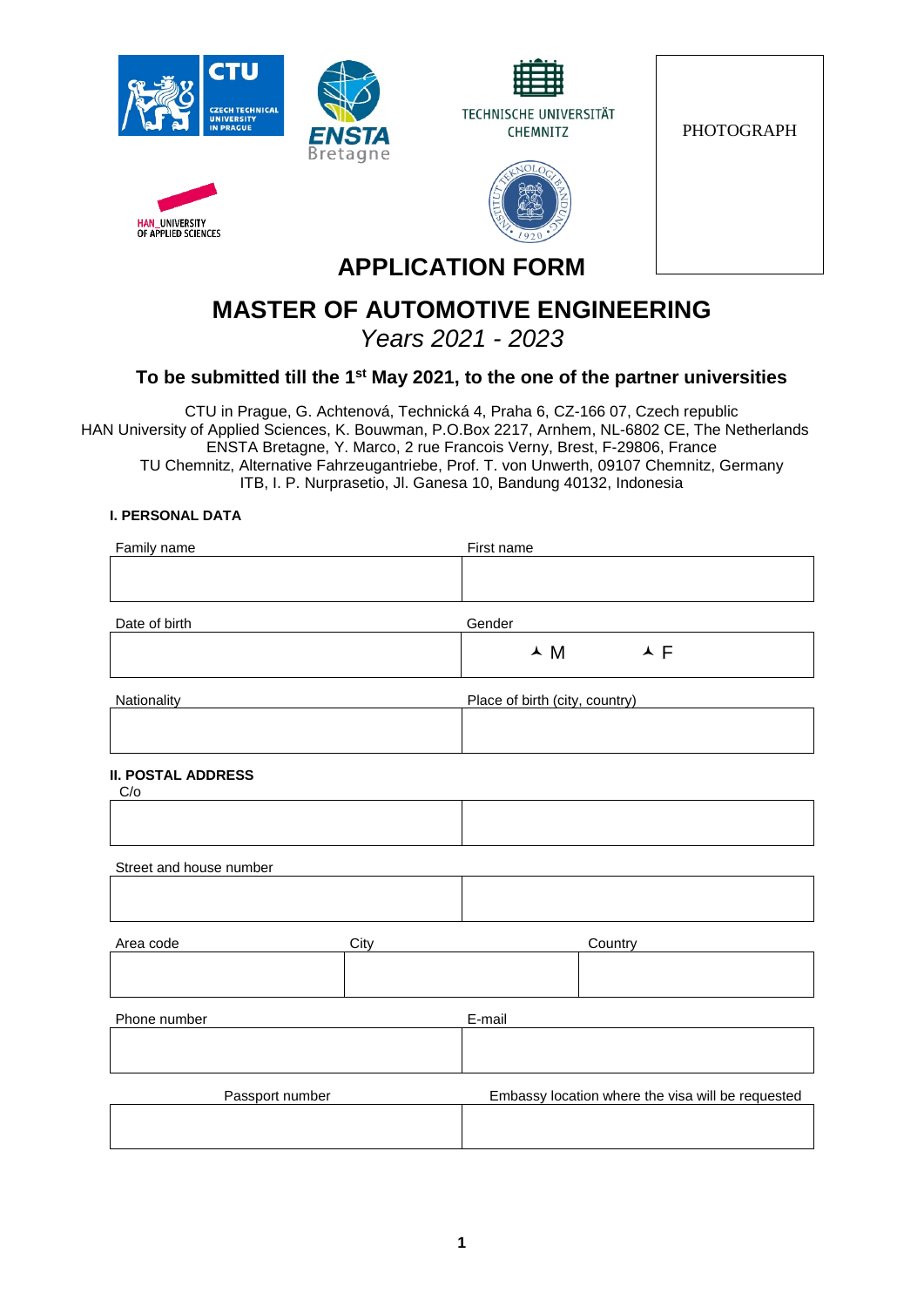#### **III. EDUCATION**

#### *College and university*

List, in chronological order, from the beginning of your higher education:

- $\triangleright$  the institutions where you have studied;
- $\triangleright$  the courses you have taken;
- $\triangleright$  the diplomas obtained with the corresponding marks and teacher appreciations;
- $\triangleright$  the breaks in your studies, if any.

#### *Please enclose the photocopies of all reports and transcripts mentioned*

| <b>Duration</b><br>From / till | Name of university and<br>country | Subject and degree achieved | <b>CGPA without</b><br>bachelor thesis | <b>CGPA for the</b><br>whole bachelor<br>studies | Date of award |
|--------------------------------|-----------------------------------|-----------------------------|----------------------------------------|--------------------------------------------------|---------------|
|                                |                                   |                             |                                        |                                                  |               |
|                                |                                   |                             |                                        |                                                  |               |
|                                |                                   |                             |                                        |                                                  |               |
|                                |                                   |                             |                                        |                                                  |               |
|                                |                                   |                             |                                        |                                                  |               |
|                                |                                   |                             |                                        |                                                  |               |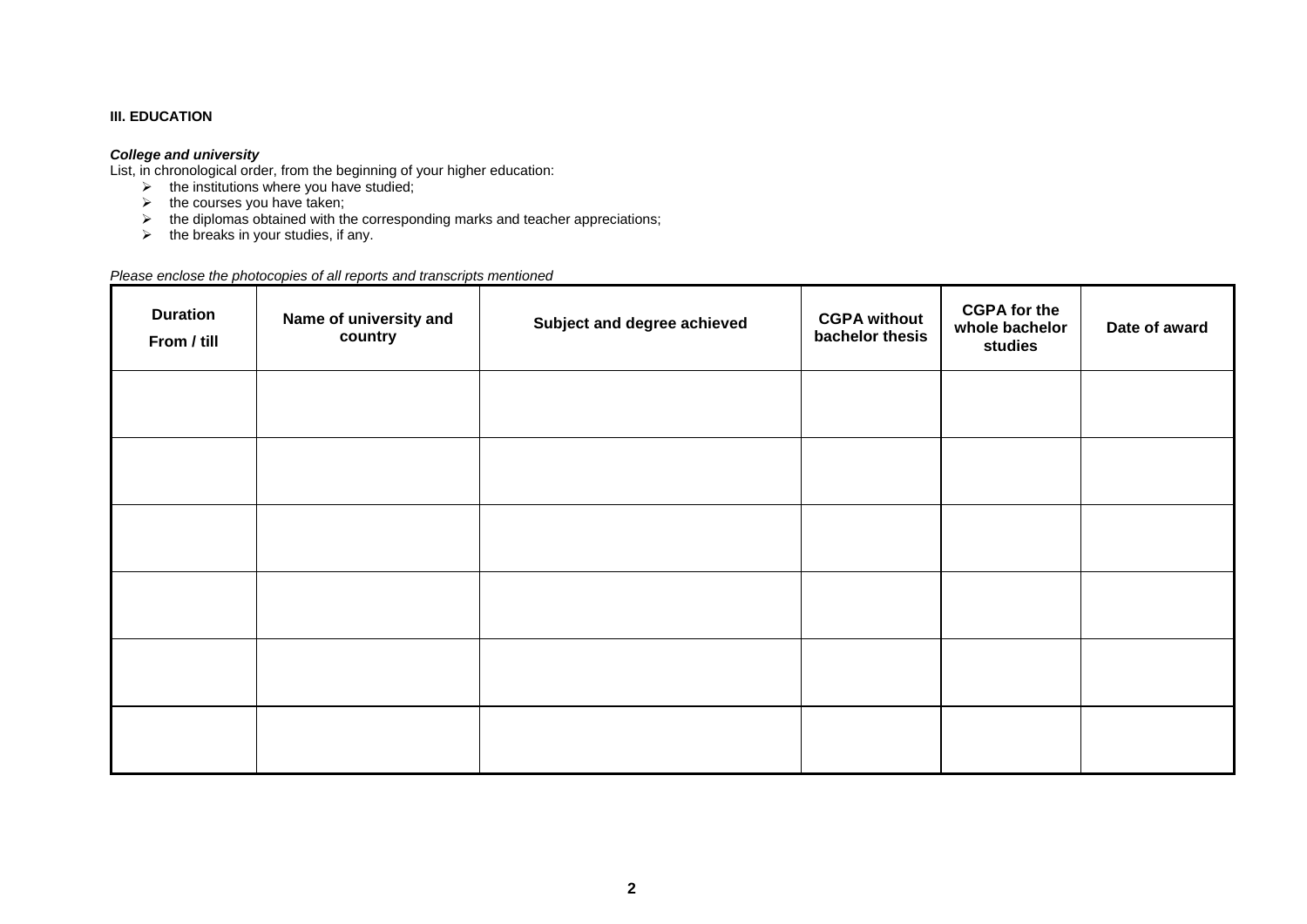#### **IV. CHOICE OF STRUCTURE OF MASTER IN AUTOMOTIVE ENGINEERING**

Cross in the following scheme the schools you would like to follow. Cross just **one** school for the first year and just **one** school for the second year. Czech and Slovak students willing to study on CTU should hand over also the Czech application (see web site of CTU, Faculty of Mechanical Engineering). Students of all nationalities willing to study at TU Chemnitz have to apply separately at TU Chemnitz for the study course "Automobilproduktion und -technik". For more information please contact: [martin.uhlmann@mb.tu-chemnitz.de](mailto:martin.uhlmann@mb.tu-chemnitz.de)



Remark1: The only possible continutation in the second year is at CTU in Prague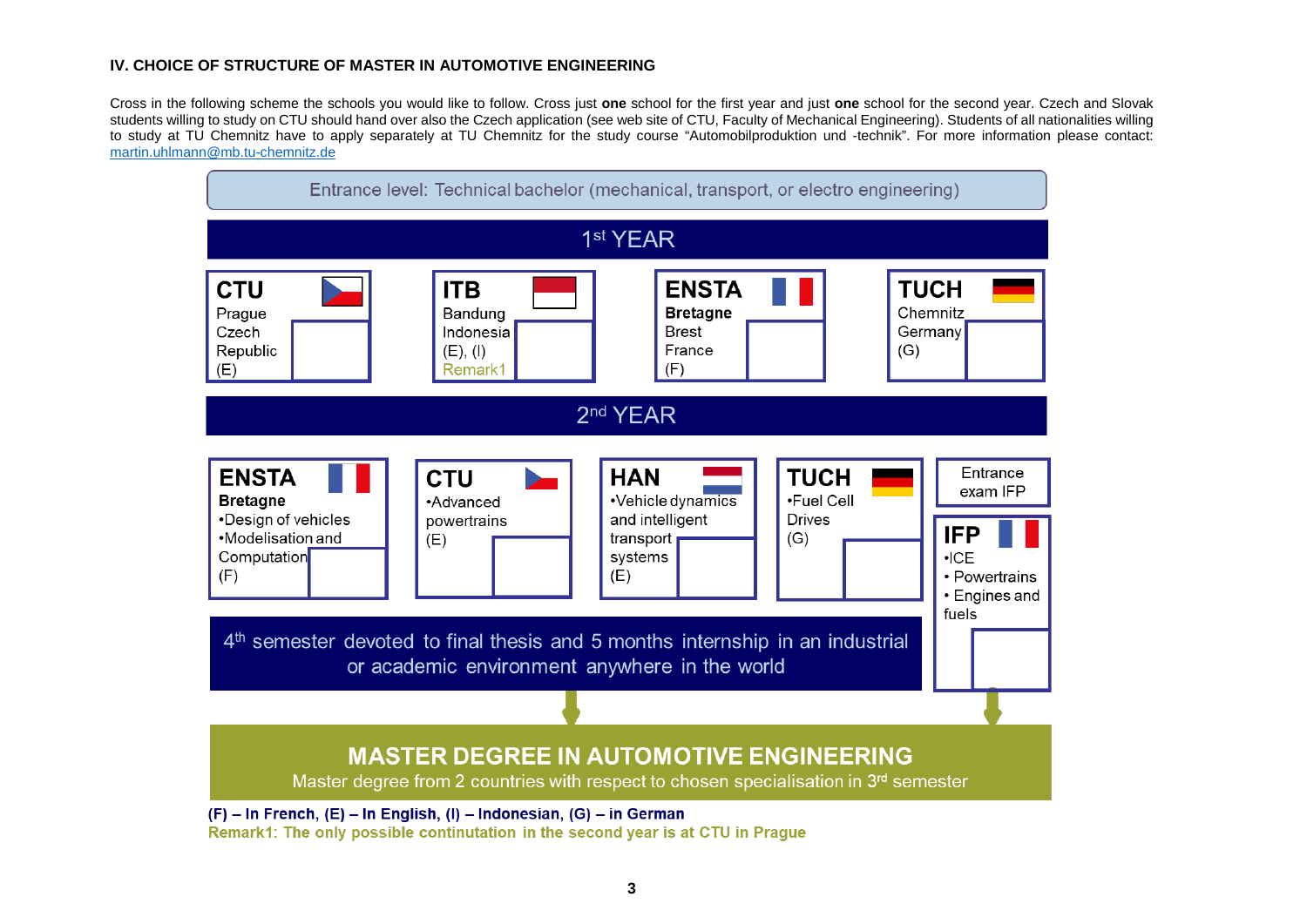Are you applying for other postgraduate programmes?  $\blacktriangle$  No  $\blacktriangle$  No  $\blacktriangle$  No  $\blacktriangle$  No  $\blacktriangle$  No

If you do, which programmes? ...............................................................................................................

How did you get the knowledge about MAE programme? ……………………………………

### **V. LANGUAGES**

What is your mother language?……………………..……………………….....................................

### **ENGLISH LEVEL**

If you did not study on one of the partner universities, you have to state your TOEFL (minimum 550), Computerised TOEFL (minimum 213), Internet based TOEFL (minimum 79), TOIC (minimum 750) or IELTS (minimum 6) score and enclose the photocopy of the score report.

Score and type of evaluation ………………………….………………………………..…………………

If you studied on one of the partner universities enclose the statement of your teacher evaluating your knowledge of English language.

If you wish to follow universities, where the language of instruction is different than English, the English certificate is not requested.

### **FRENCH, GERMAN LEVEL and LEVEL OF OTHER LANGUAGES**

If you want to study the Master course at ENSTA Bretagne or at TU Chemnitz, you should prove the knowledge of French or German, respectively. The minimum requirement for TU Chemnitz is level B2 according to the Common European Framework of Reference for Languages. Non-native speakers of German need to add a language certificate confirming the required language competence to the application file (DSH-1, DSH-2, DSH-3, TestDaF (Stufe 3), ZOP, KDS, GDS, DSD II, FSP, Goethe-Institut Zeugnis min B2).

Please indicate your level of skills in the languages listed below (from 0 to 5;  $0 =$  no knowledge,  $5 =$  excellent):

|                       | <b>ENGLISH</b> | <b>FRENCH</b> | <b>GERMAN</b> | <b>CZECH</b> | <b>DUTCH</b> |  |
|-----------------------|----------------|---------------|---------------|--------------|--------------|--|
| Reading comprehension |                |               |               |              |              |  |
| Conversation          |                |               |               |              |              |  |
| Technical language    |                |               |               |              |              |  |

#### **VI. INTEREST IN THIS PROGRAM**

Please answer this question with a separate letter - one page (Statement of purpose) indicating your motivations and especially:

- $\triangleright$  the reasons for which you are considering to study Automotive Engineering;
- $\triangleright$  the reasons of your choice of schools for the first and second year;
- $\triangleright$  how you consider this program in view of your career.

#### **VII. FINANCIAL AID**

Please indicate your financial support for the duration of the program.

| Have you applied for a scholarship? | A ⊟Yes | – ∧⊟No |
|-------------------------------------|--------|--------|
|                                     |        |        |